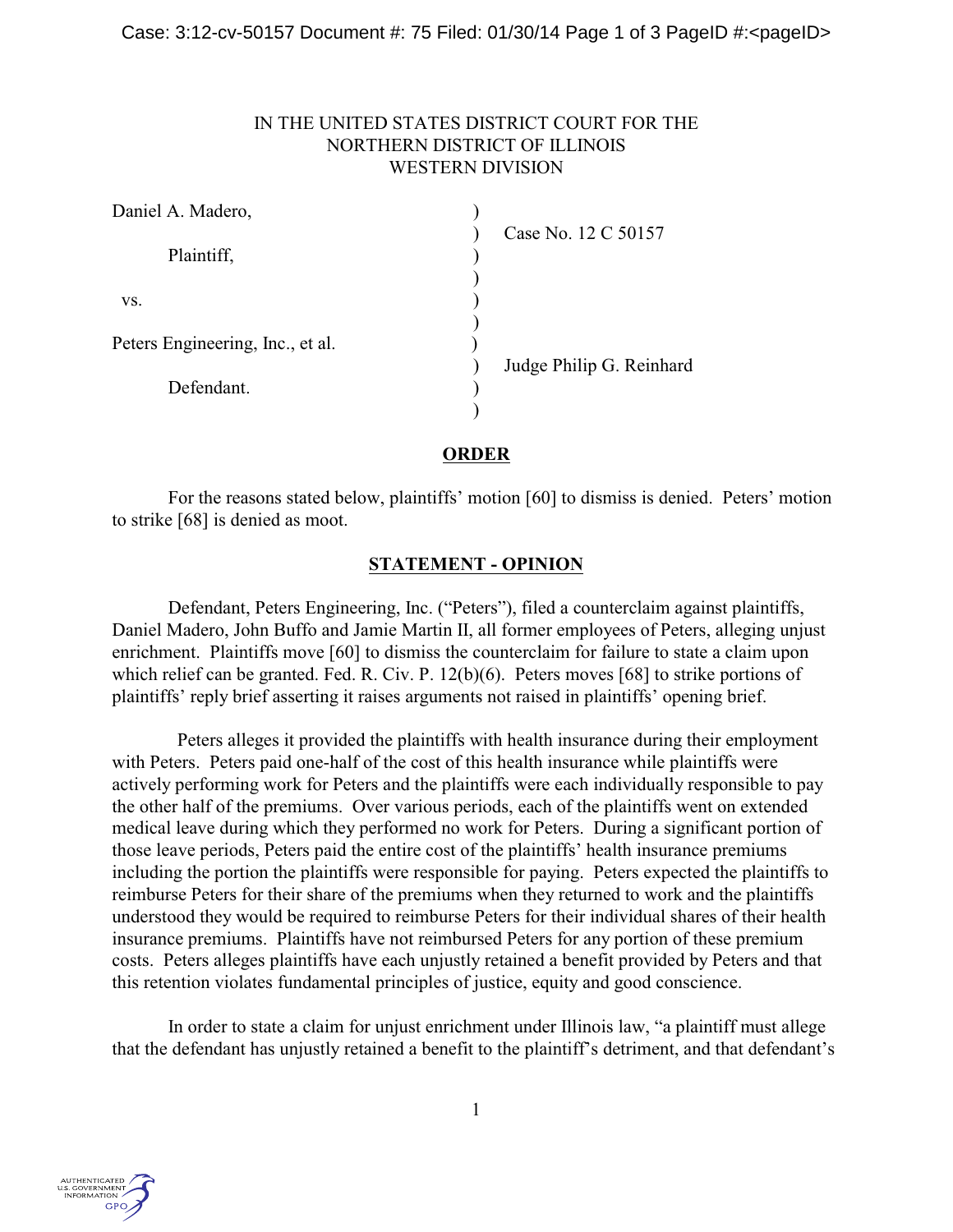retention of the benefit violates the fundamental principles of justice, equity, and good conscience." Cleary v. Philip Morris Inc., 656 F.3d 511, 516 ( $7<sup>th</sup>$  Cir. 2011). "[I]t appears that the Illinois Supreme Court recognizes unjust enrichment as an independent cause of action," id., untethered from "a separate underlying claim in tort, contract, or statute." Id. In fact, under Illinois law, a party may not recover on a quasi-contract theory such as quantum meruit or unjust enrichment when an actual contract governs the parties' relations on that issue. Keck Garrett & Assoc., Inc. v. Nextel Comm., Inc.,  $517$  F.3d  $476$ ,  $487$  ( $7<sup>th</sup>$  Cir. 2008), citing, Illinois ex rel. Hartigan v. E & E Hauling, Inc., 607 N.E.2d 165, 177 (Ill.1992).

The portion of plaintiffs' reply brief that Peters seeks to strike, argues that Peters "admits that the plan document does not require [p]laintiffs to reimburse [Peters] for medical insurance premiums." However, such a contractual underpinning is not needed to plead an unjust enrichment claim. Cleary, 656 F.3d at 516. The crux of an unjust enrichment claim is the unjust retention of a benefit (payment of the premiums by Peters when it had no obligation to do so thereby allowing plaintiffs to remain covered by health insurance) to the detriment of the claimant. Unjust enrichment can only occur in the absence of an actual contract governing the issue. Keck, 517 F.3d at 487. Peters has adequately alleged unjust enrichment. Because the court finds unjust enrichment adequately pled, the motion to strike portions of plaintiffs' reply brief is denied as moot.

Plaintiffs argue that Peters' unjust enrichment claim must be dismissed because it is preempted by ERISA.<sup>1</sup> "ERISA preempts 'any and all state laws insofar as they may now or hereafter relate to any employee benefit plan' covered under ERISA. 29 U.S.C. § 1144." Kolbe & Kolbe Health & Welfare Benefit Plan v. Medical College of Wisconsin, 657 F.3d 496, 504 ( $7<sup>th</sup>$ Cir. 2011). ERISA preempts a state law claim if the claim requires interpretation or application of the terms of the employee benefit plan. Id. A state law claim is not preempted if it merely requires a cursory examination of the plan's provisions. Id.

Peters' claim, as stated in the counterclaim, does not require the interpretation or application of the terms of the plan. The claim is simply that plaintiffs were unjustly enriched by Peters paying the plaintiffs' portion of their health insurance premiums while the plaintiffs were out on medical leave even though Peters had no obligation to do so. Peters claims this conferred a benefit on plaintiffs which they retained to Peters' detriment and that this retention violates fundamental principles of justice, equity and good conscience.

Plaintiffs rely on Gutta v. Standard Select Trust Insurance Plans, 530 F.3d 614 (7<sup>th</sup> Cir. 2008), a summary judgment case, involving recoupment of disability benefits where the plan provided for an offset for income from other sources. The issue was whether the defendant's counterclaim based on this provision was proper under ERISA as seeking equitable relief per 29

 $<sup>1</sup>$  Plaintiffs also argue Peters fails to state a claim under ERISA. Peters acknowledges it</sup> is not asserting a claim under ERISA so it is unnecessary for the court to address this argument of plaintiffs.